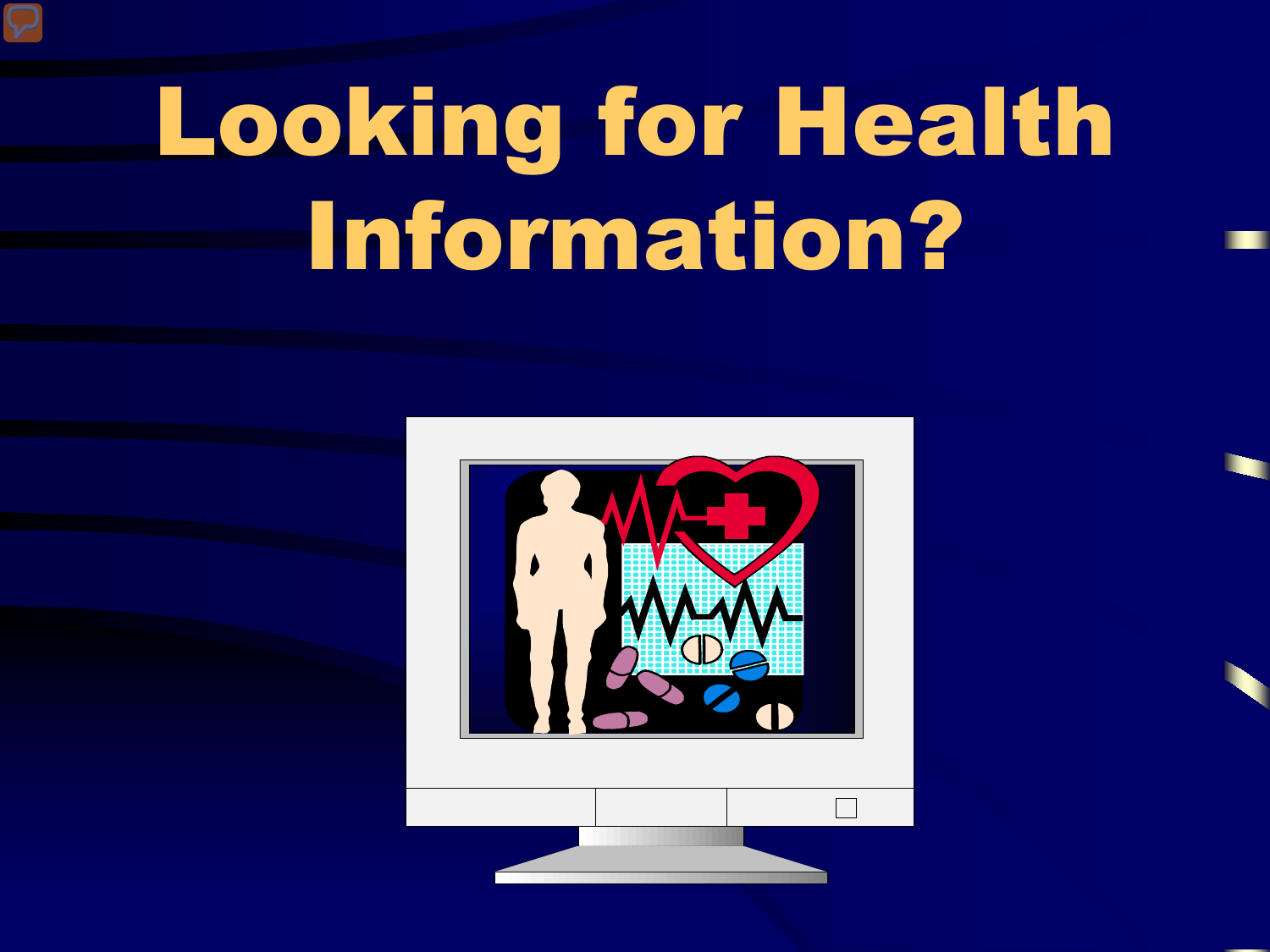# There is lots of information out there…

### but often confusing and hard to understand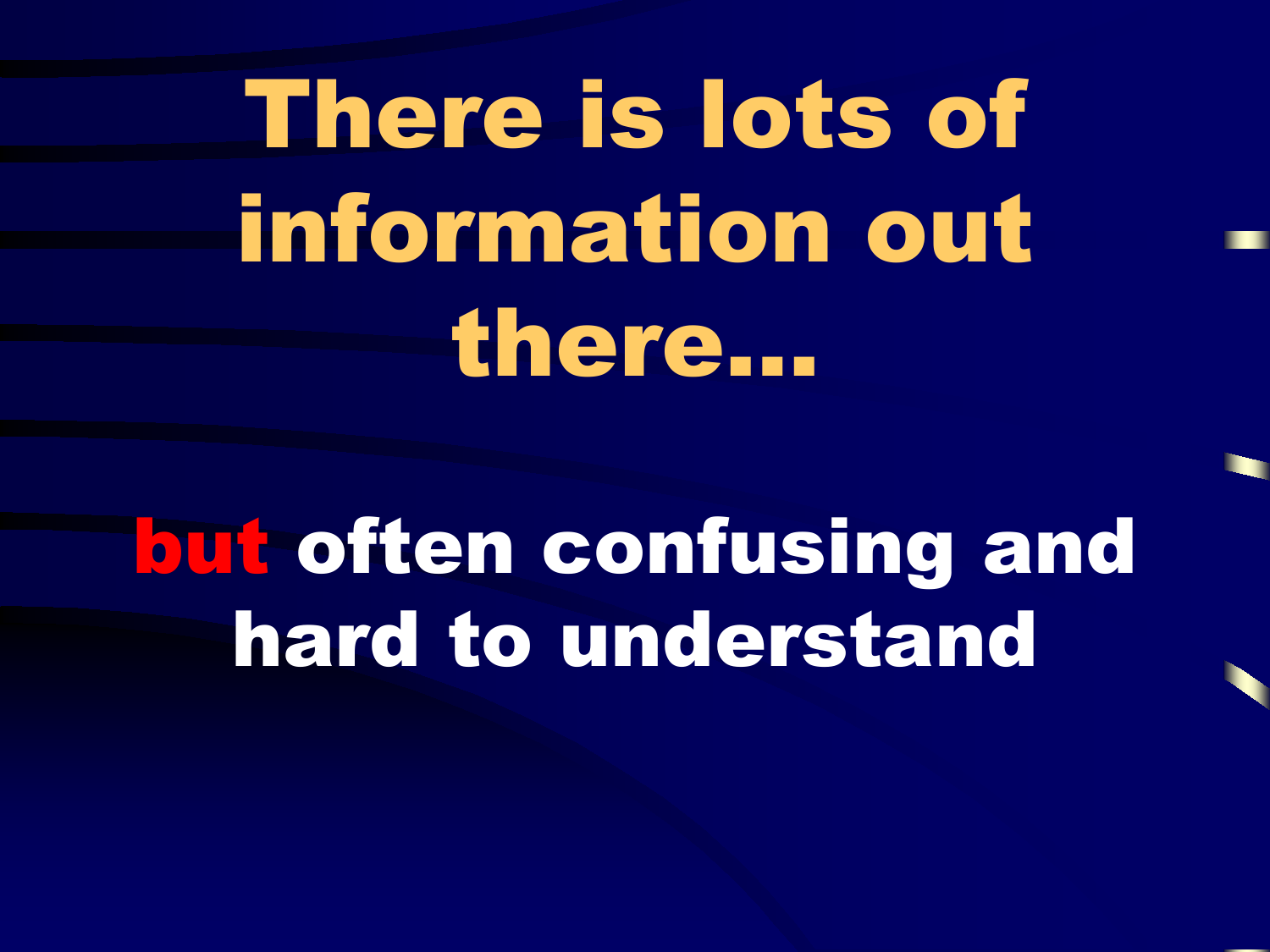# You need health information that is

•reliable •up to date •easy to understand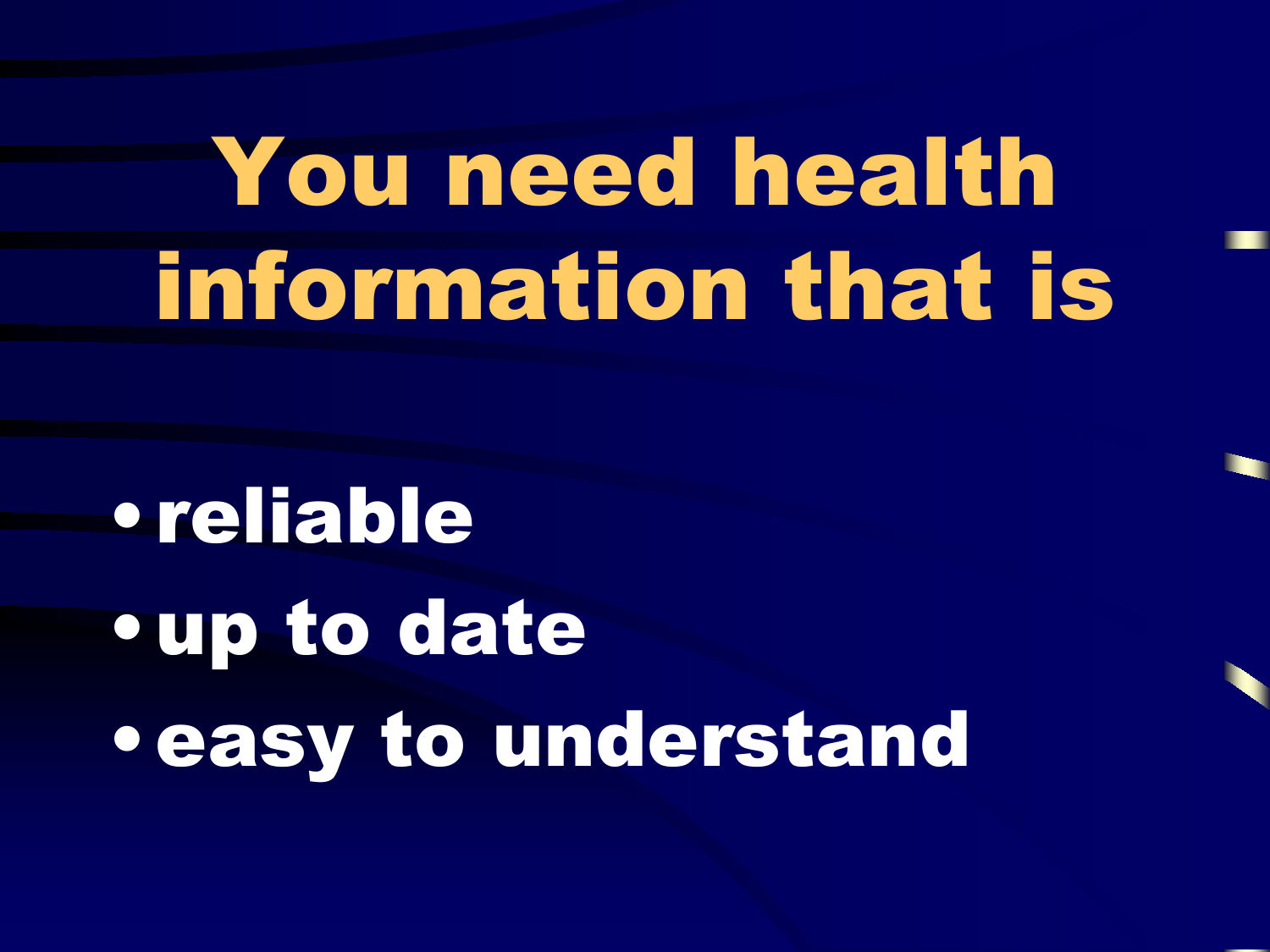# Where can you find reliable health information?

•your trusted healthcare provider •libraries •Internet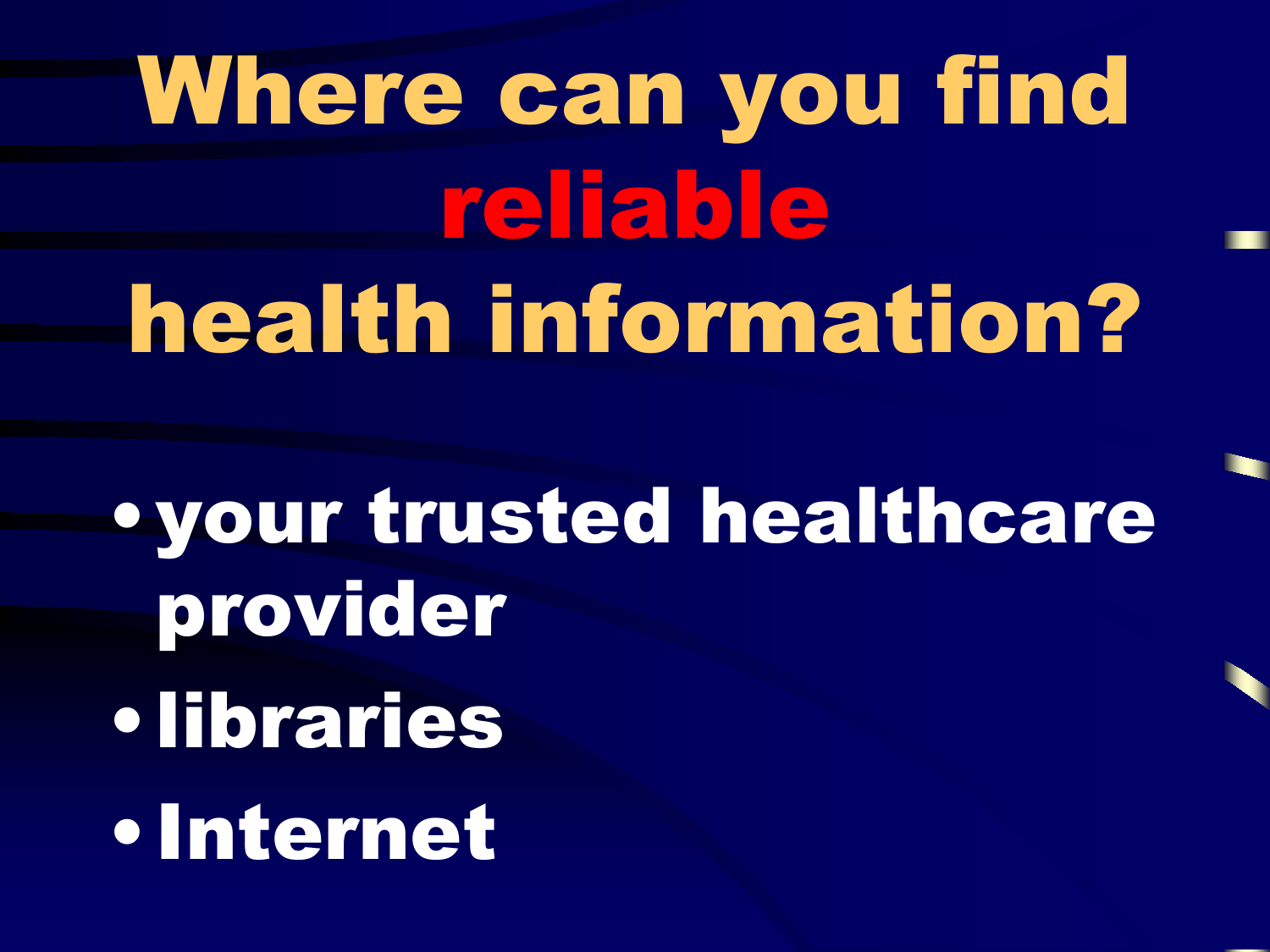Trusted healthcare providers include…

• doctors, nurses…

• naturopaths,homeopaths, chiropractors…

• physio and occupational therapists... etc.,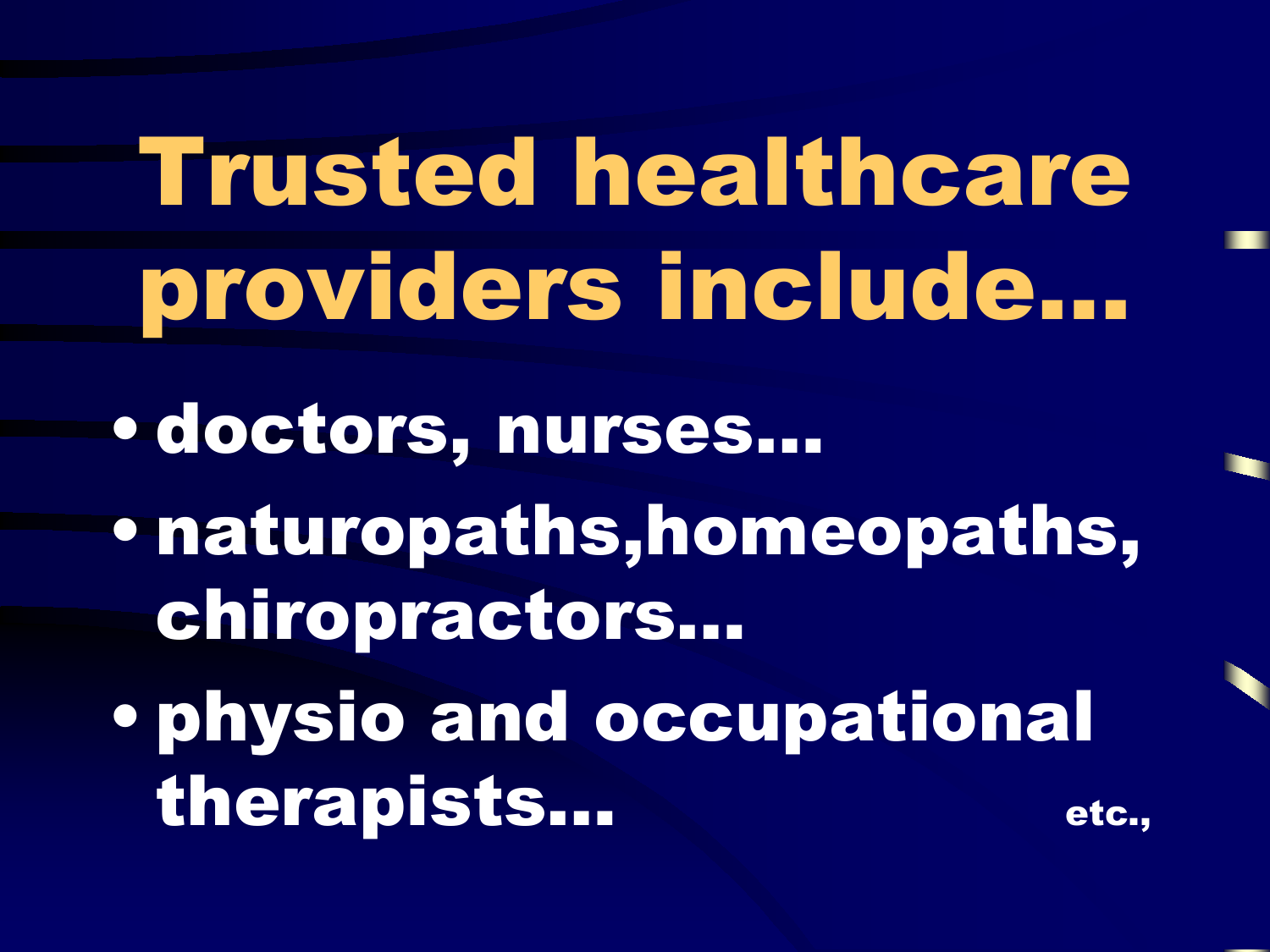## Public libraries...

- Toronto Public Library (TPL) has 100 branches
- Closest branch is in St. James Town (Wellesley& Sherbourne)
- Free membership with ID
- Toronto Reference Library has largest health collection
- TPL has health books and health databases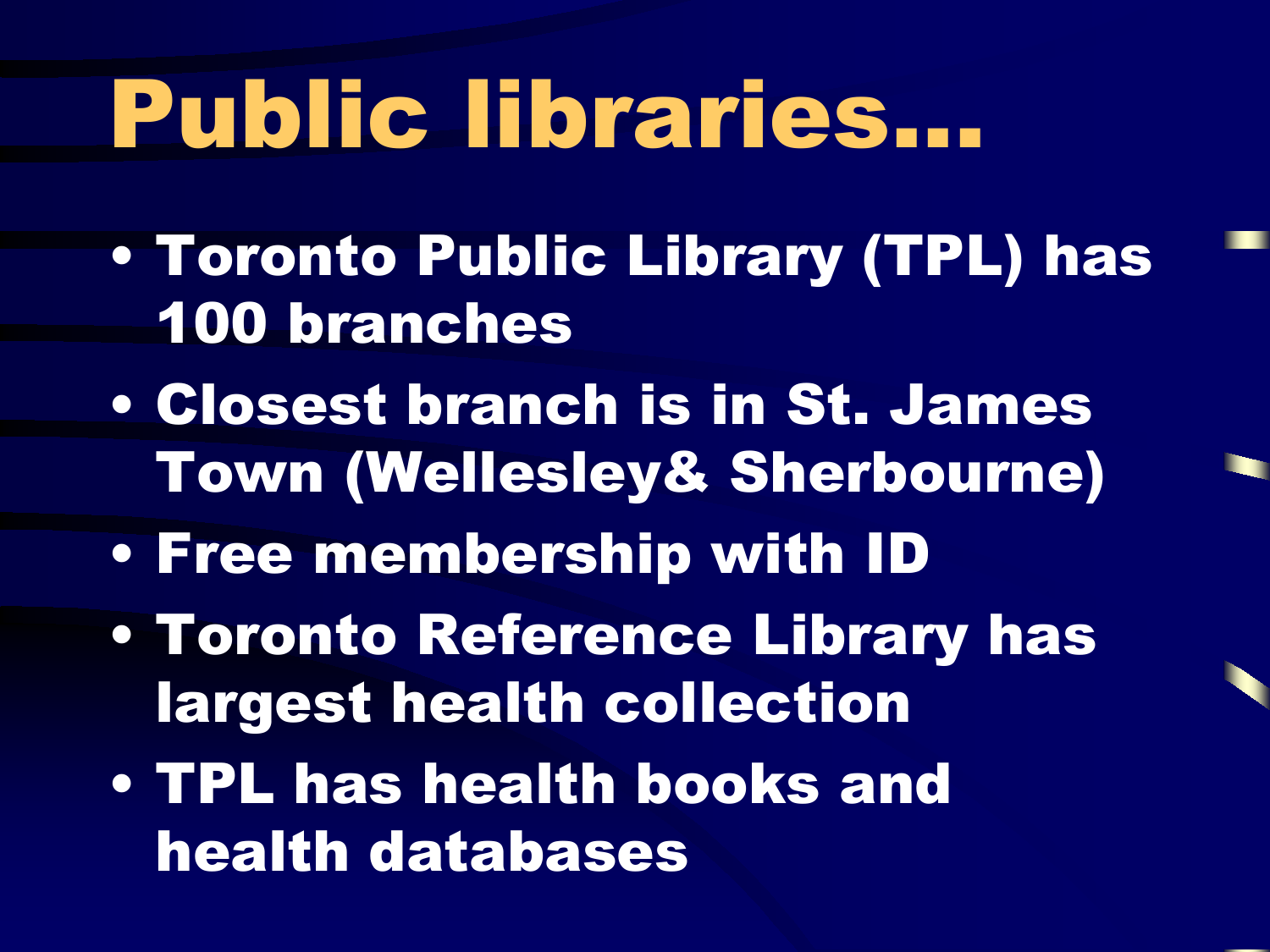# Health information on the Internet…

There is lots of health info on the Internet but is it reliable?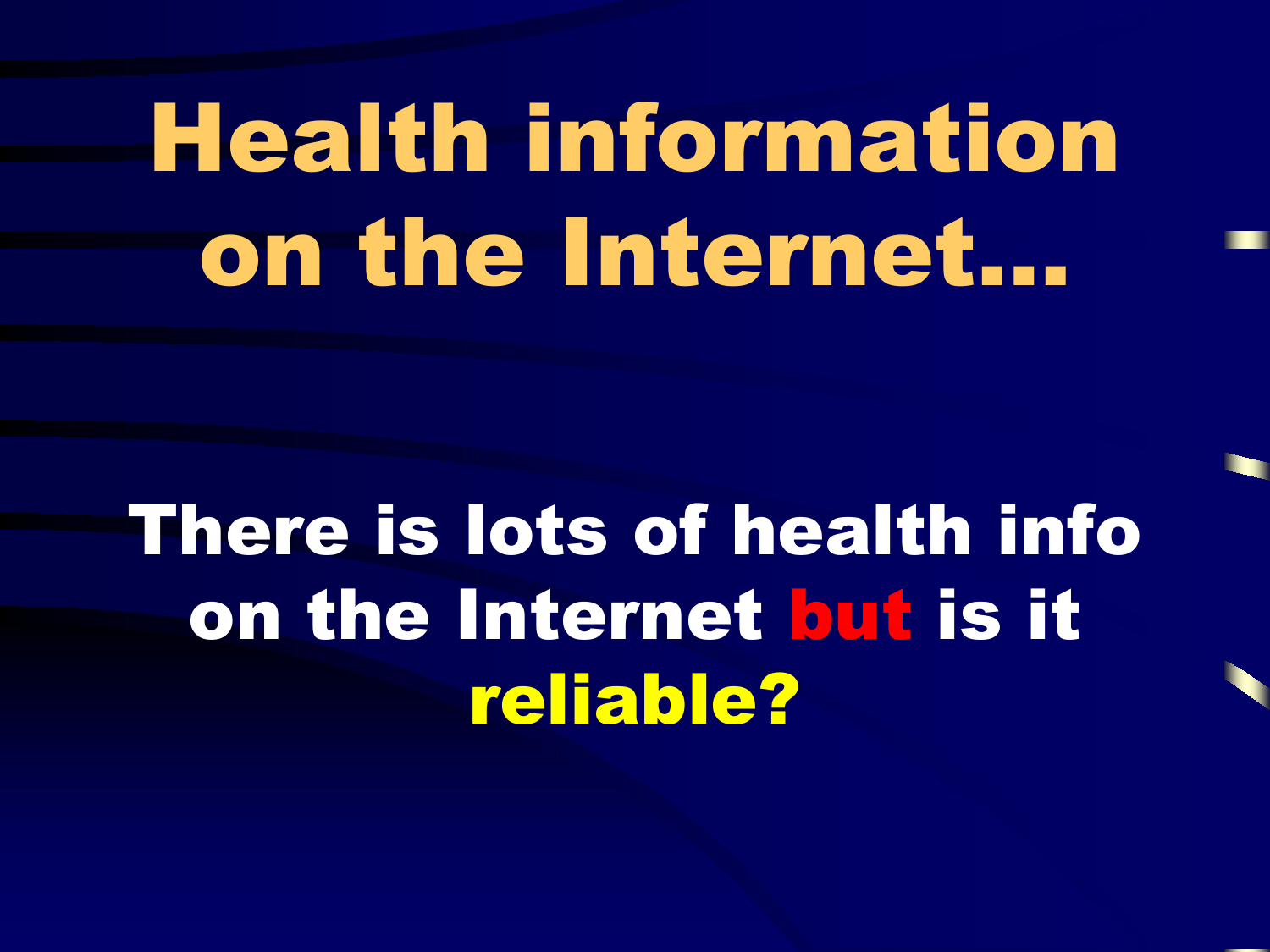# Keep in mind…



**Anybody can publish just about anything on the Internet**

Be a savvy consumer!!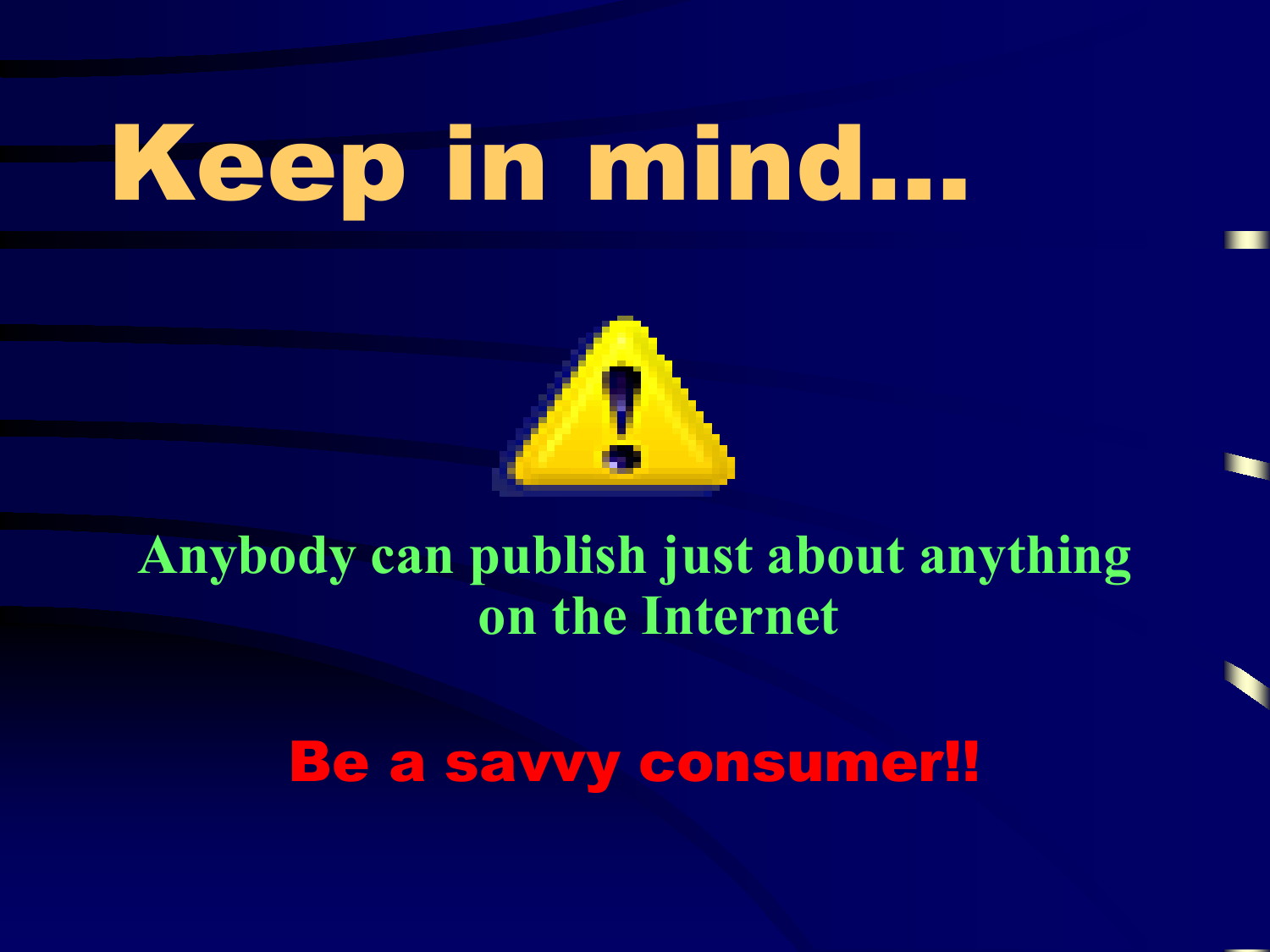### Tips on finding reliable health info on the Net…



• Internet based databases • Recommended websites • Checklist of reliable sites

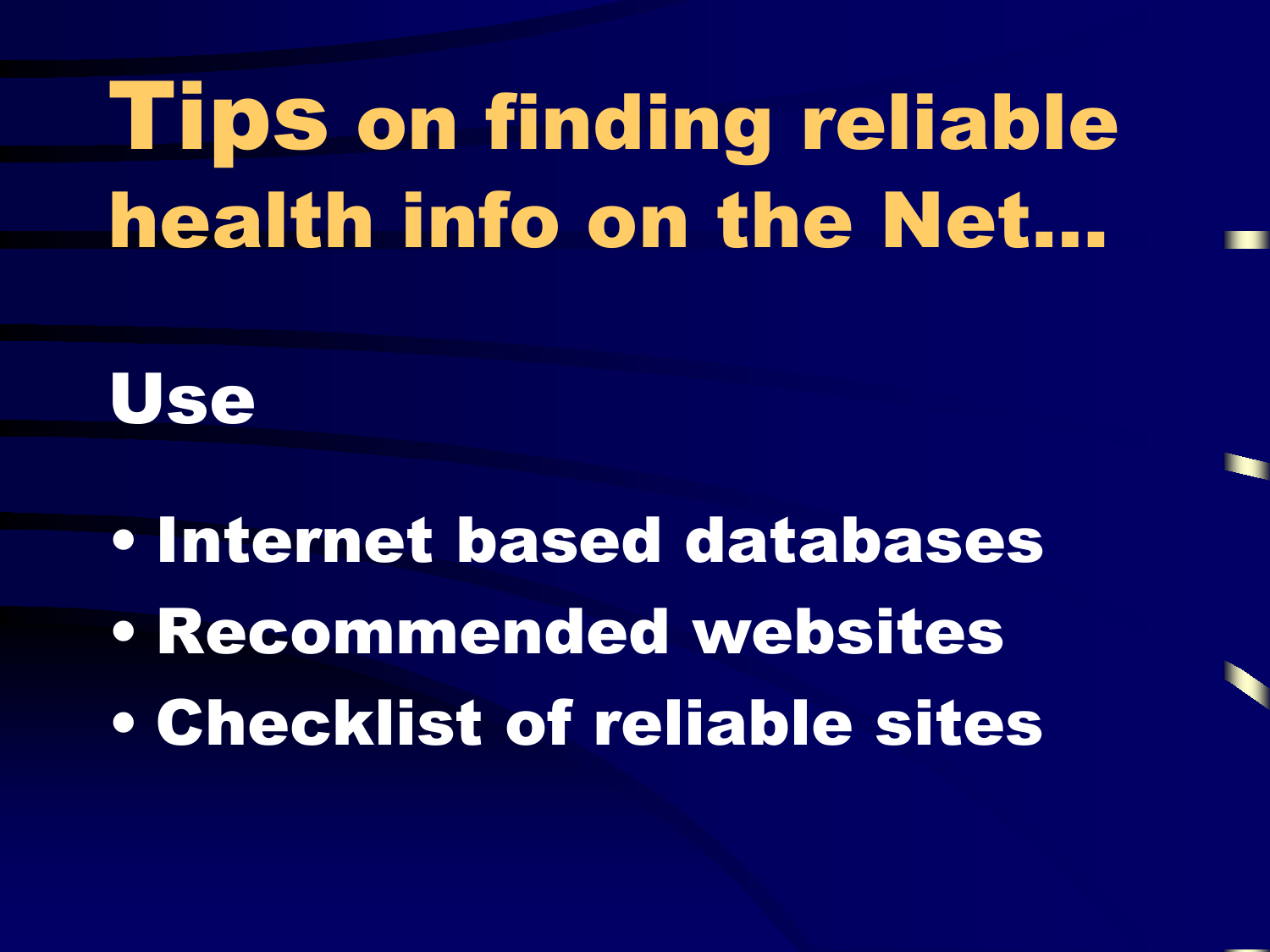### Internet based Health Databases

#### • MEDLINEplus

• PubMed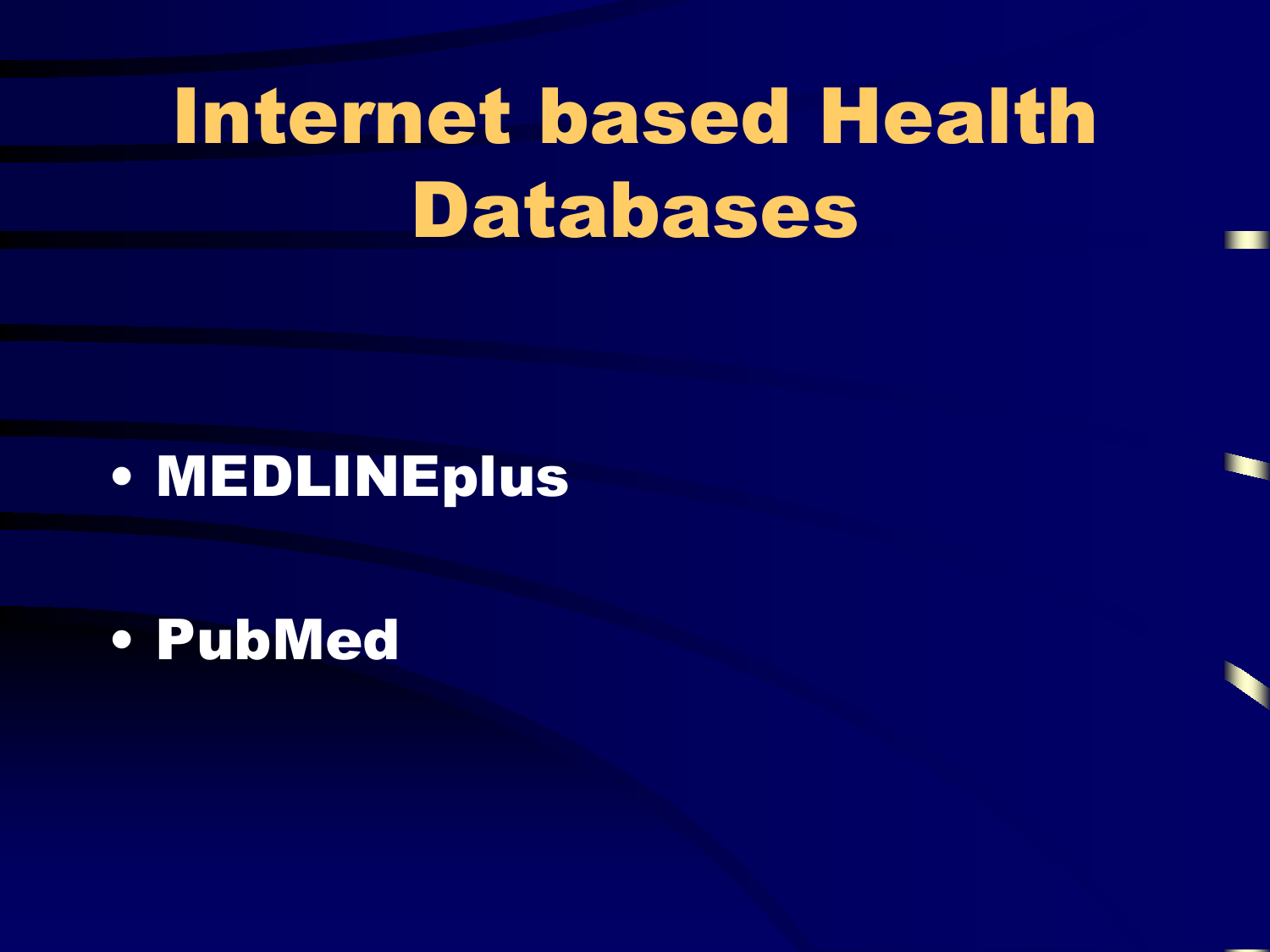### Recommended Websites\*

- Health Canada
- Toronto Public Health
- CMT/Health Library
- HealthLink BC
- Mayo Clinic
- Australia's Health Insite
- World Health Organisation (WHO)
- \*Additional websites available upon request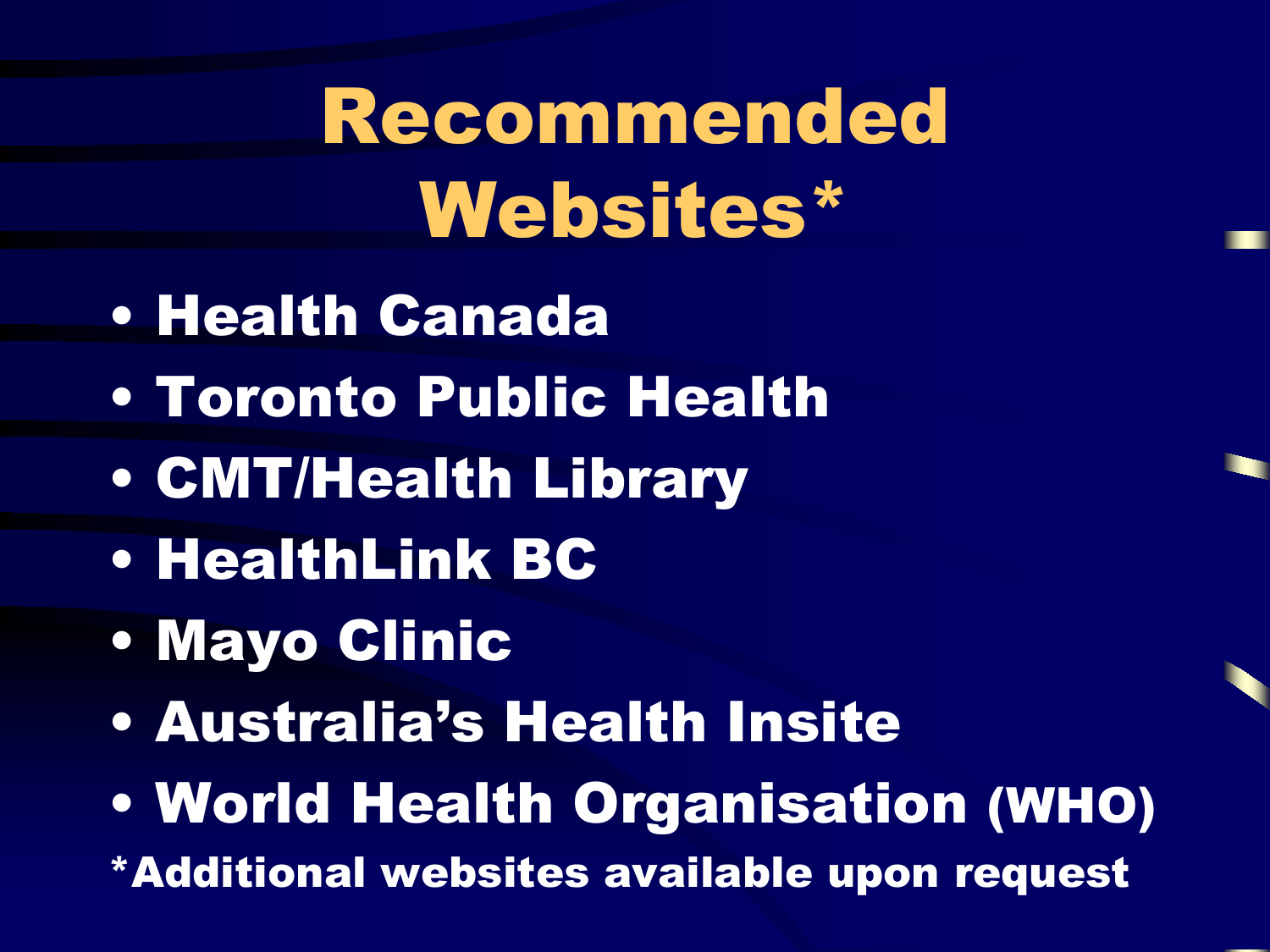### When searching the Internet evaluate sites for

## reliability

See Checklist…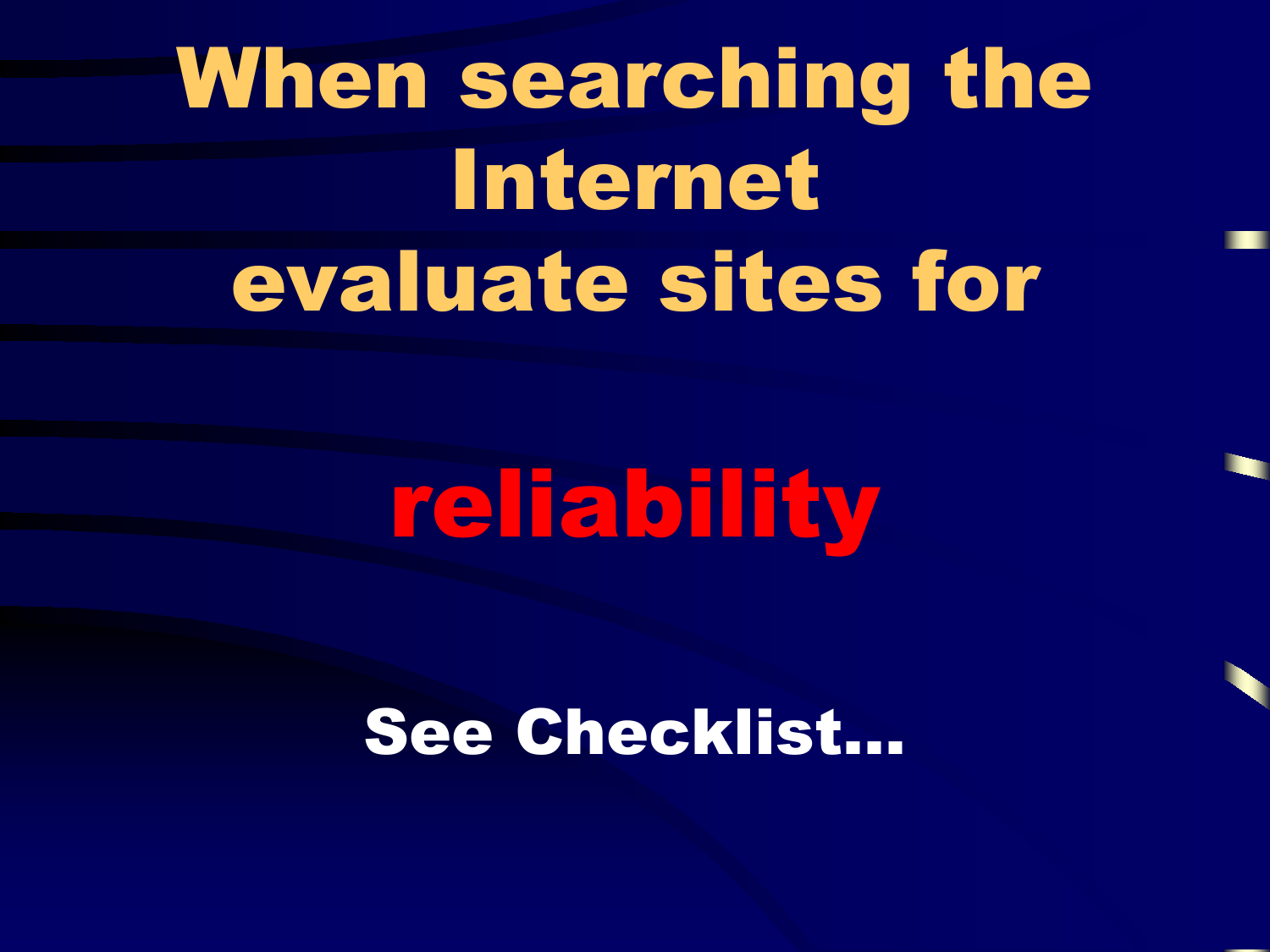**Questions to ask:**

- What is the purpose of the website?
- Who is responsible for the content?
- Is subject coverage complete & in-depth?
- Does it link to other reputable sources?
- Is information up-to-date?
- How easy is the site to use?
- Does it have a Disclaimer?
- Is it Canadian…i.e, applicable to you?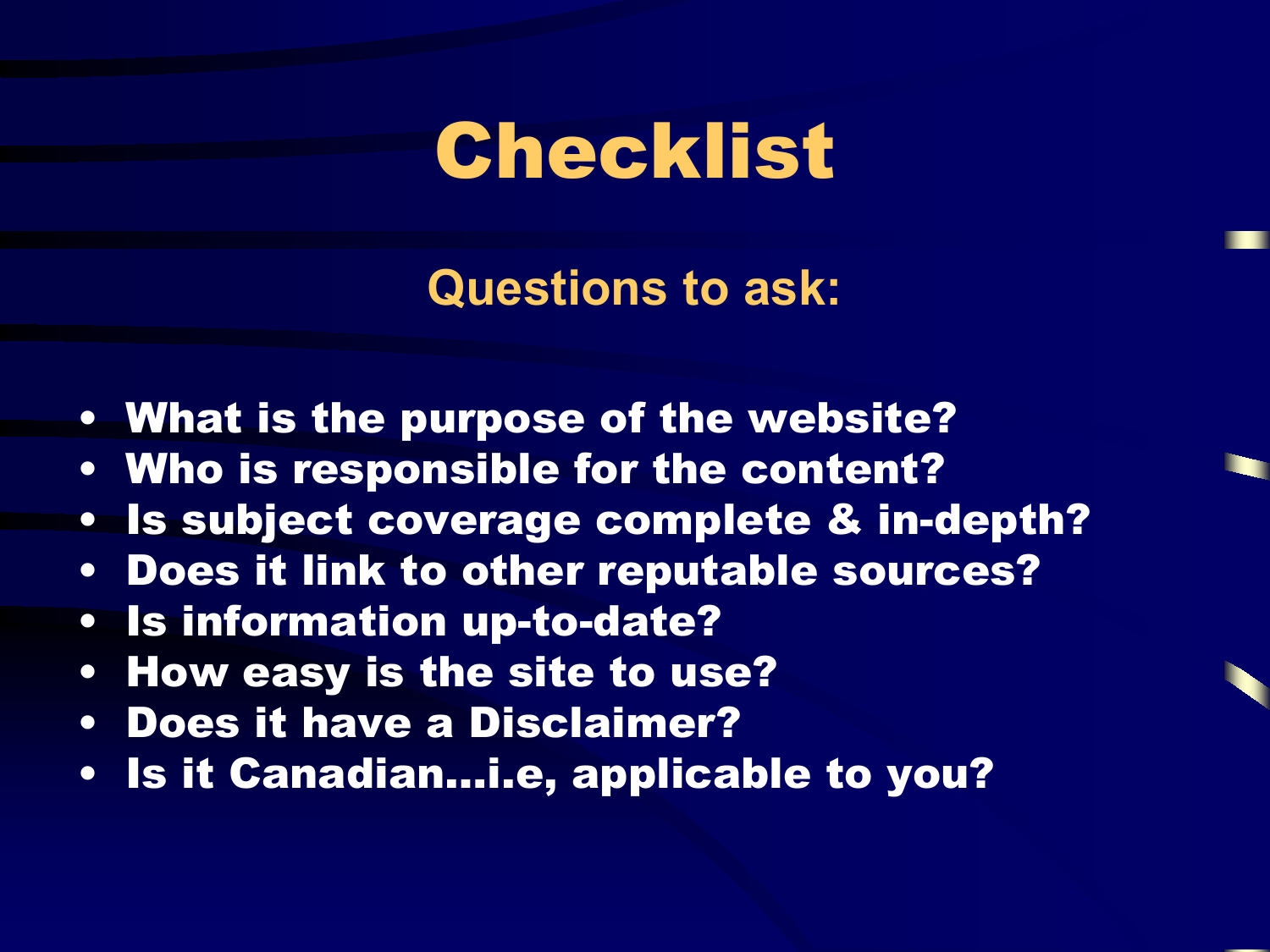**What is the purpose of the site?**

- The purpose of the site should be clearly stated
- Is it for educational purposes?
- Are they trying to sell you something?
- Look for mission/vision statement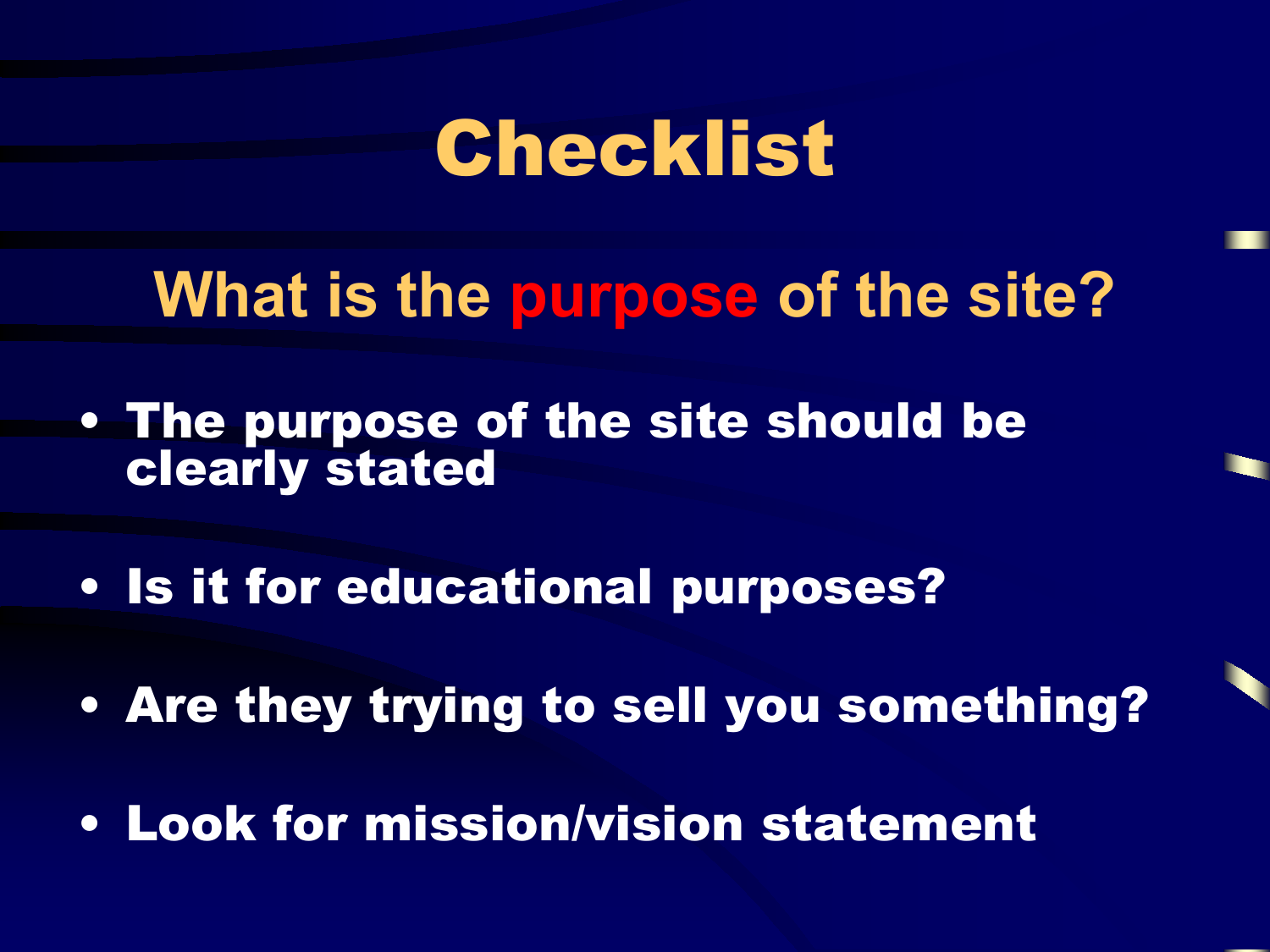**Who is responsible for content?**

- Good sites state who wrote or evaluated the content of the site
- Check for credentials of authors
- Look under the 'about us' section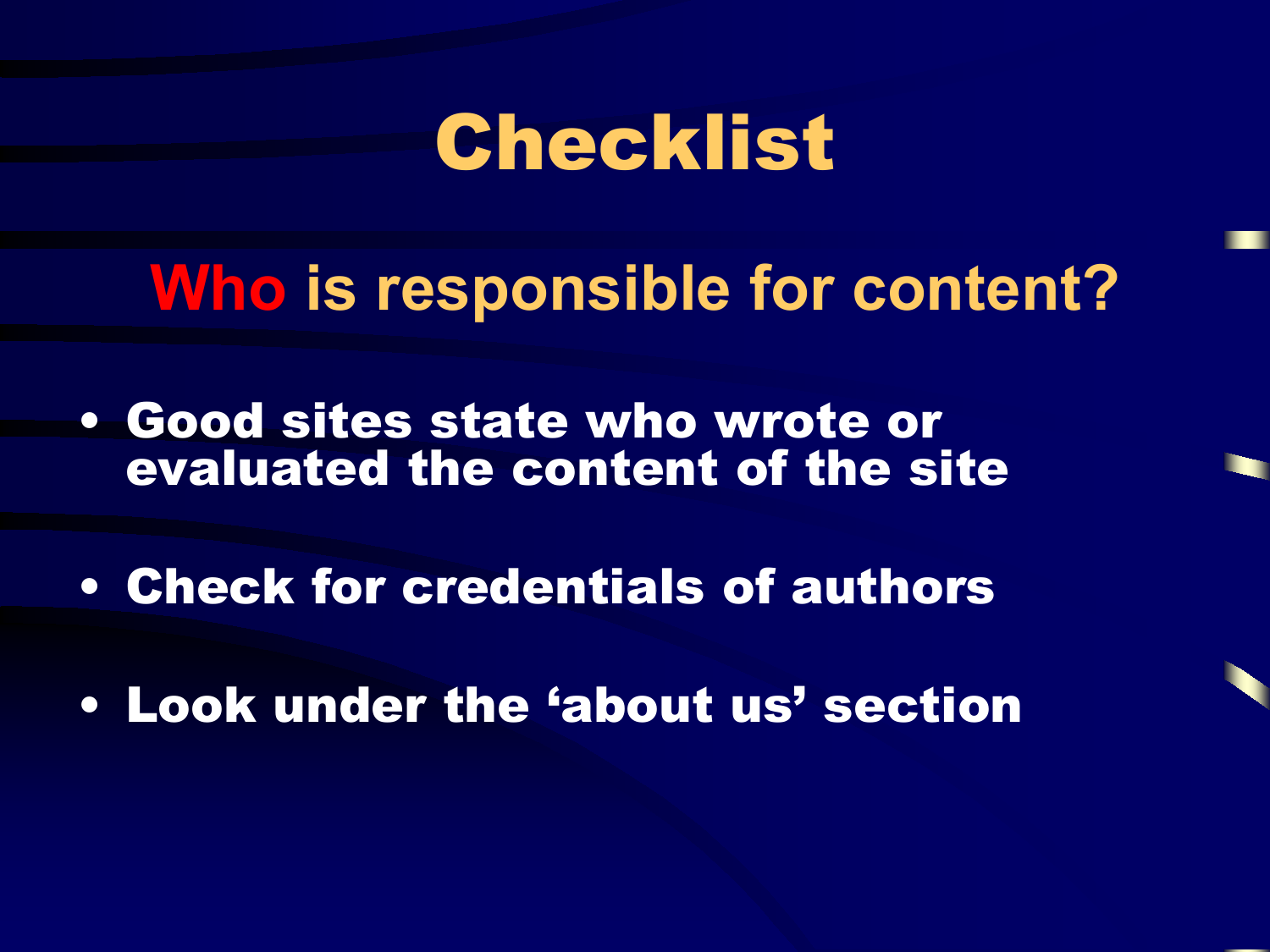**Does it provide broad coverage?**

- A good site provides comprehensive coverage of the subject
- You should not have to go to many sites to find the information you are looking for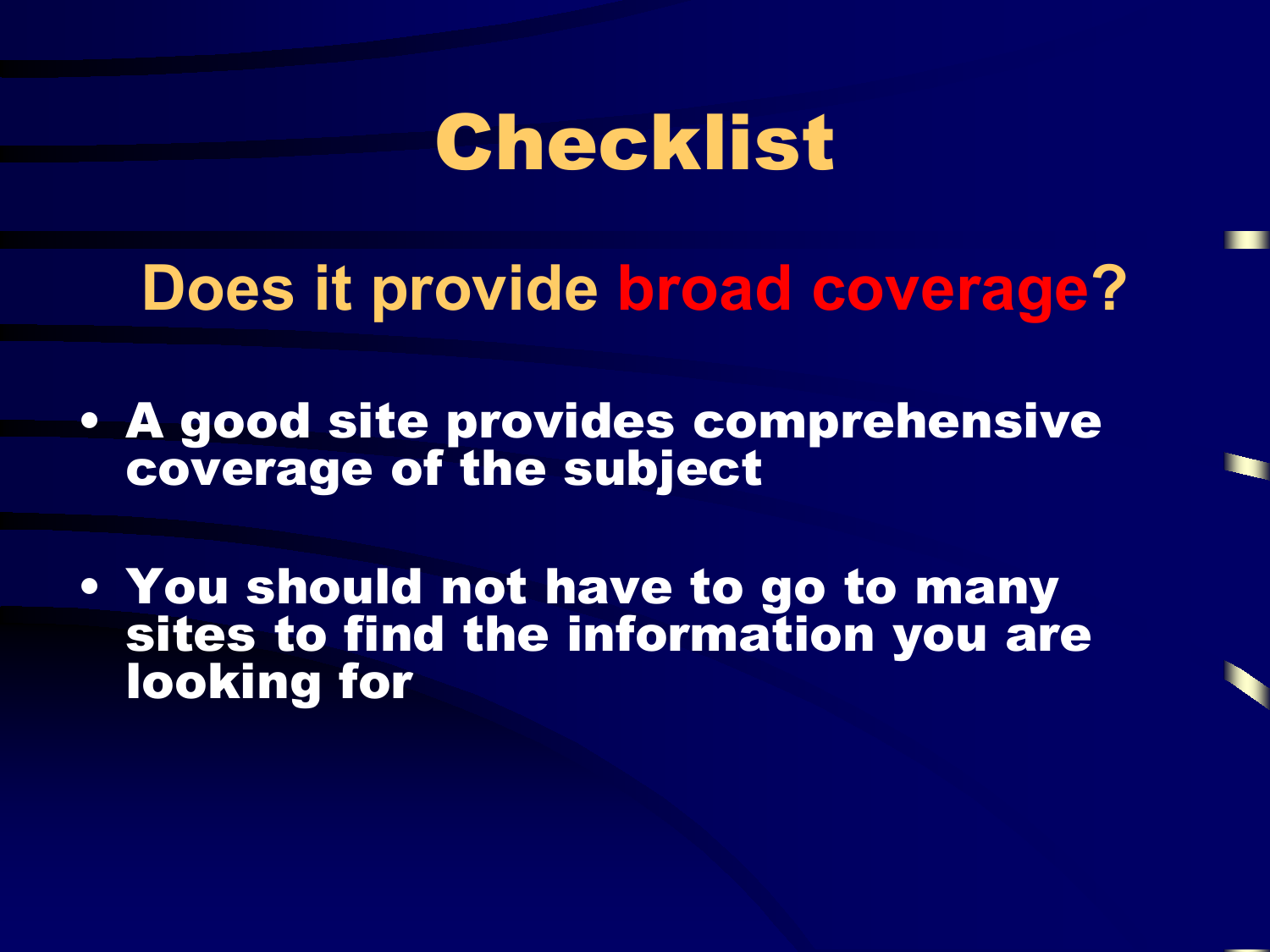

#### **Does the site link to other sources?**

- Reliable information is built on solid research
- A good site provides reference to other research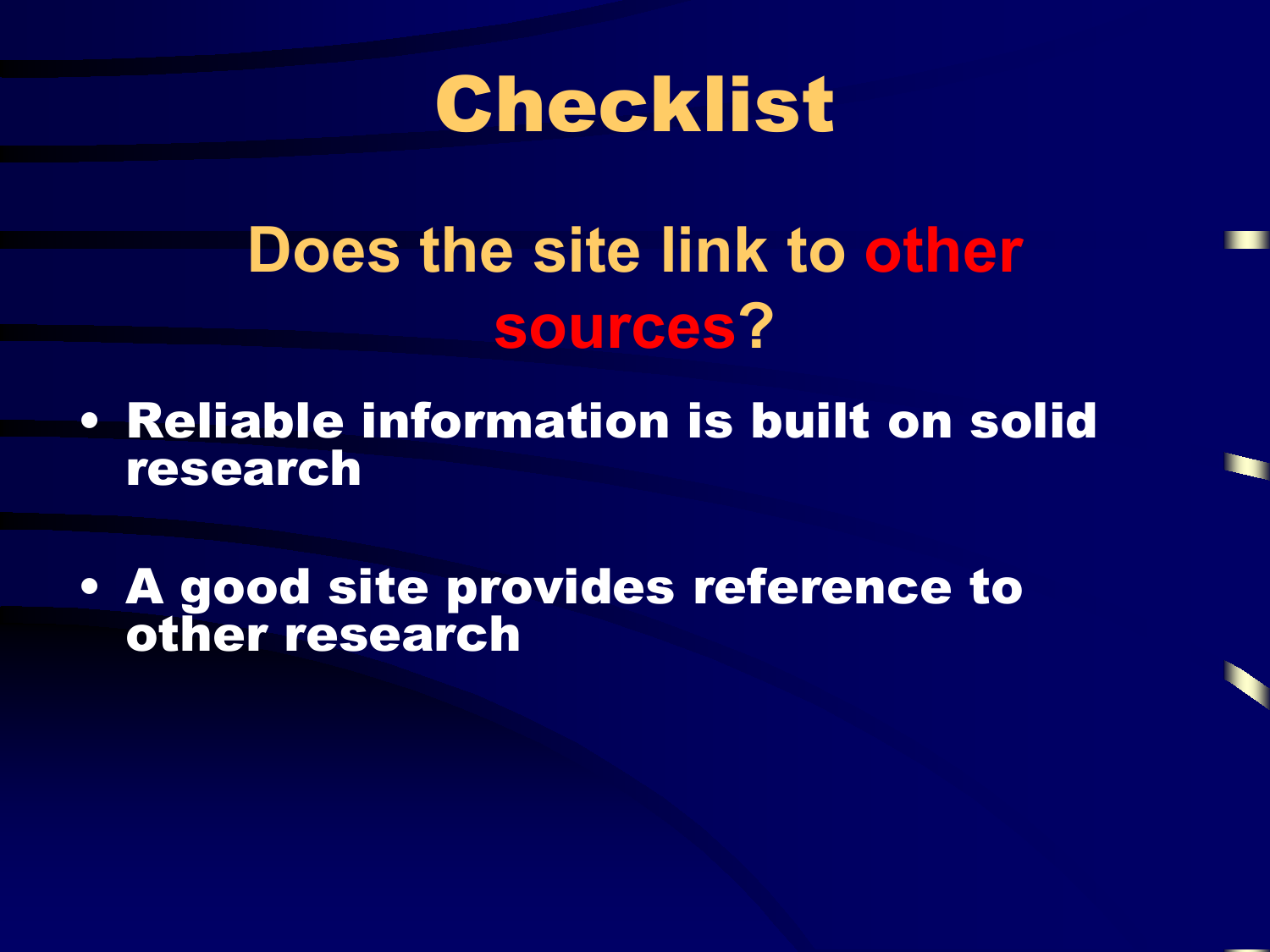**Is information up-to-date?** 

• Make sure the information is upto-date

• Look for date on articles and websites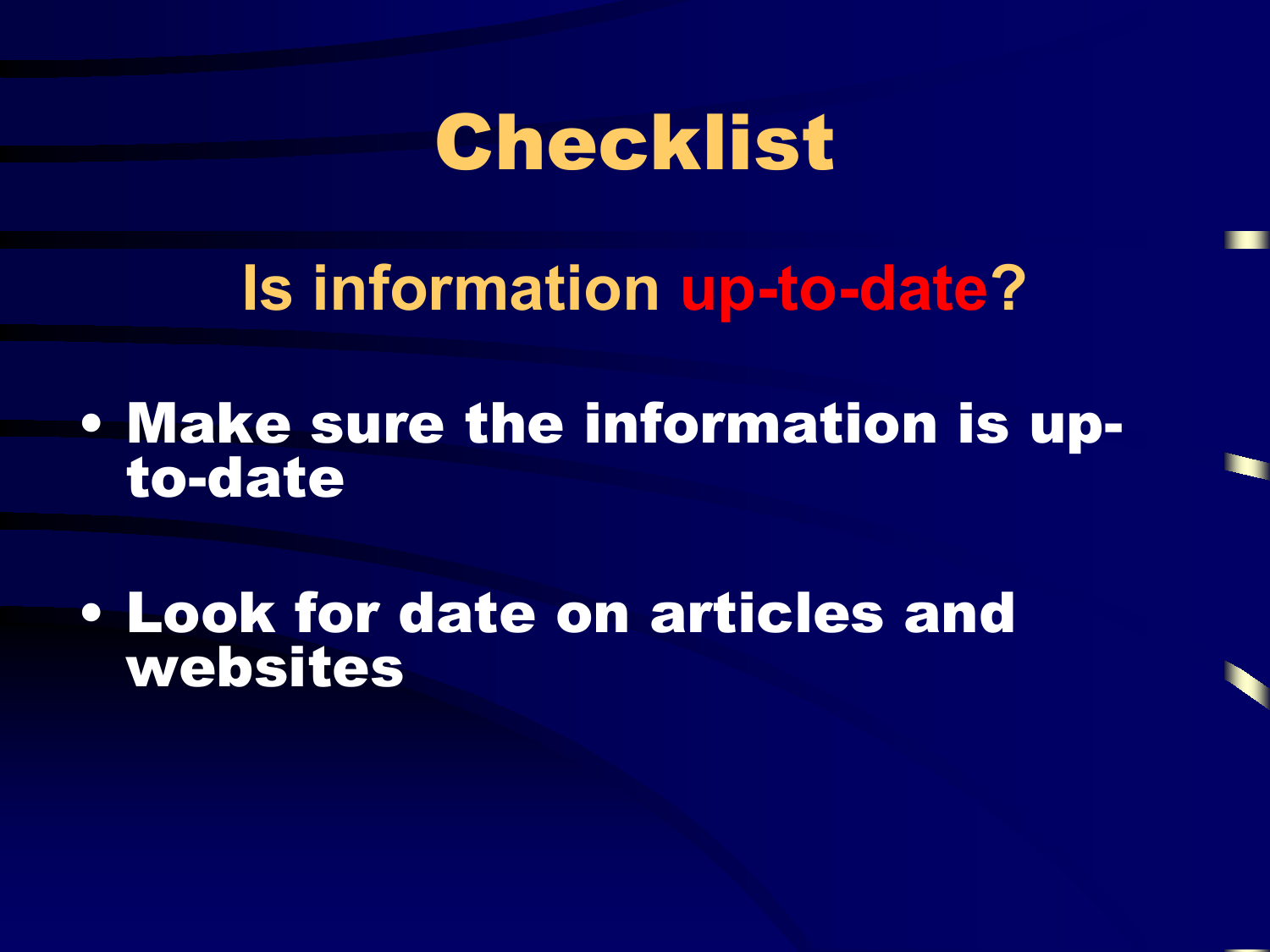**Is the site easy to use?**

- Is the information you are looking for easy to find?
- Can you enlarge fonts?
- Can you print/email/share information?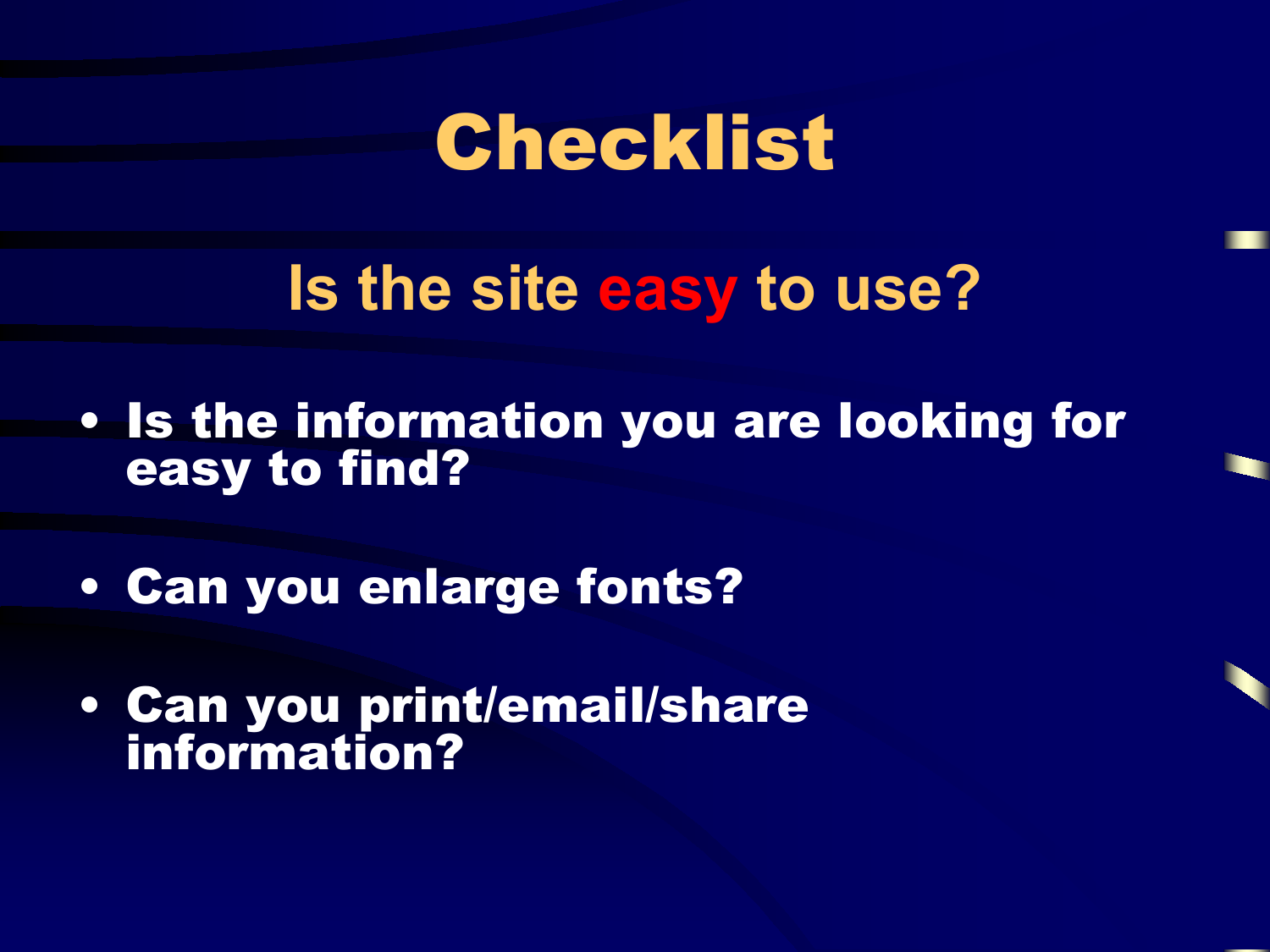**Does it have a disclaimer?**

• Good sites should have a Disclaimer…

• Often 'hidden' at the bottom of the page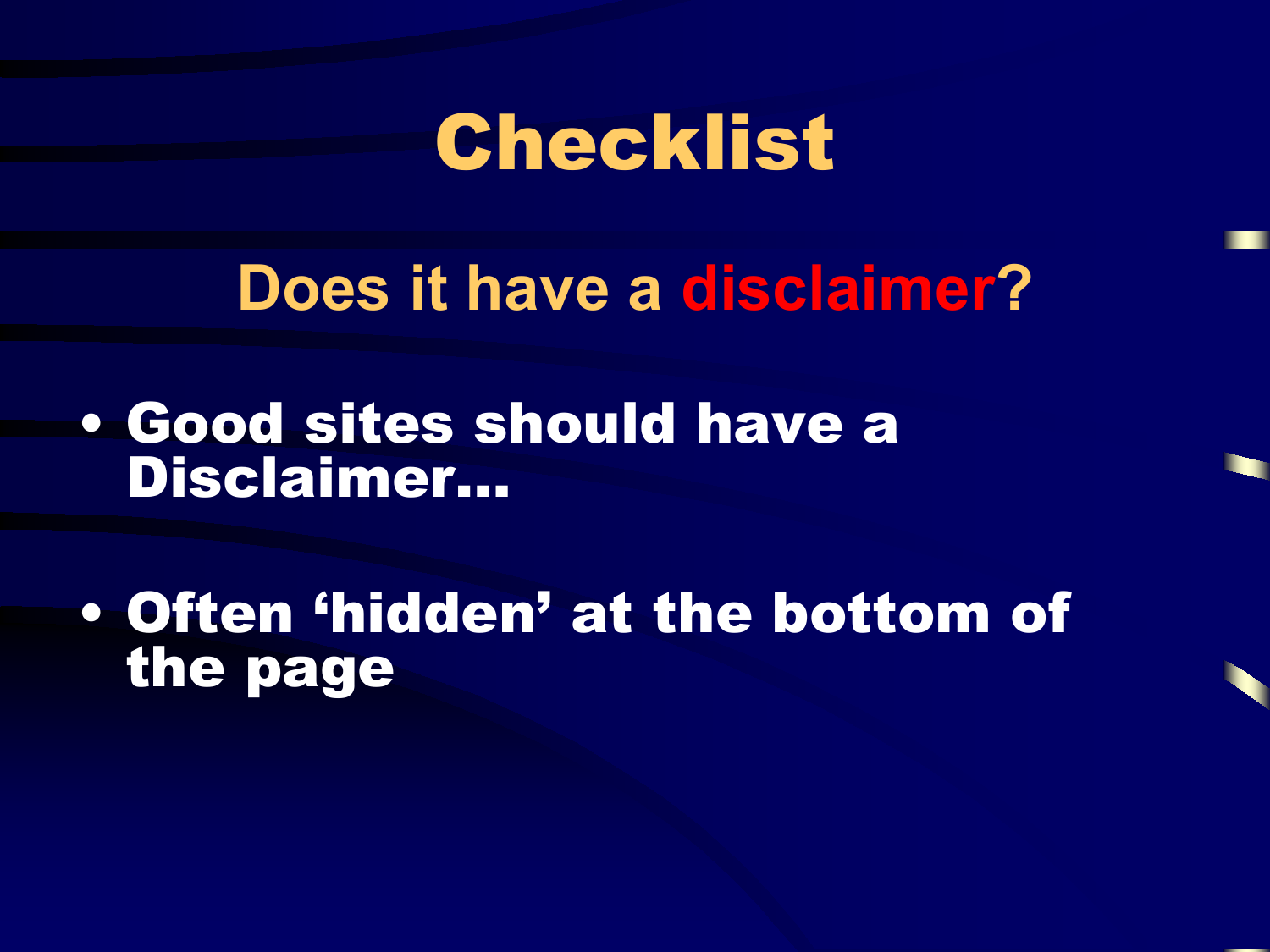### Example of disclaimer

**The information provided on this website is for general educational purposes only. It is not intended to be used as a substitute for medical advice**.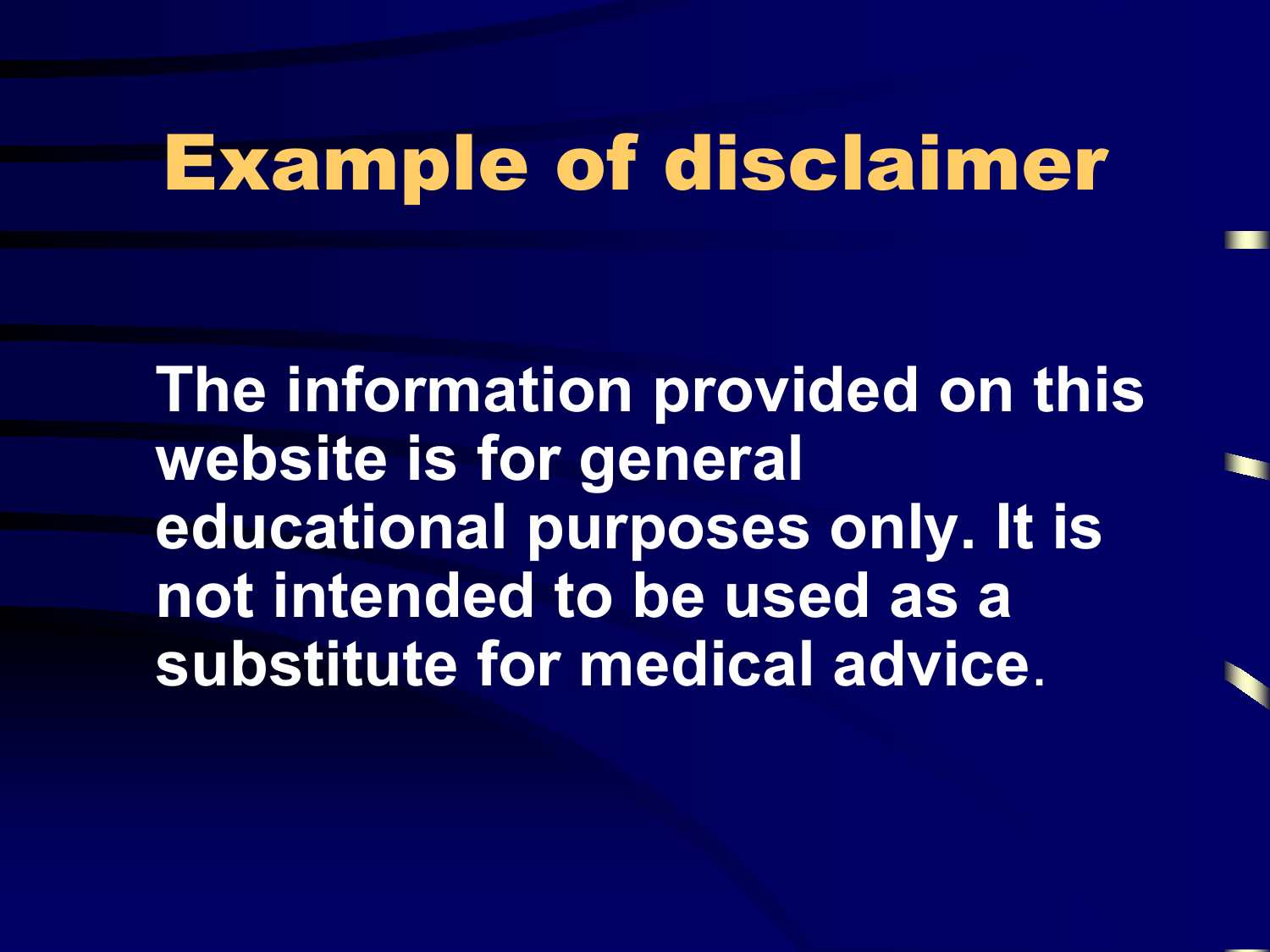**Is the site Canadian?** 

• There are many reliable foreign sites on the Internet but the information may not apply here in Canada…

#### • Examples:

- cholesterol levels are measured differently in the USA
- drugs have sometimes different names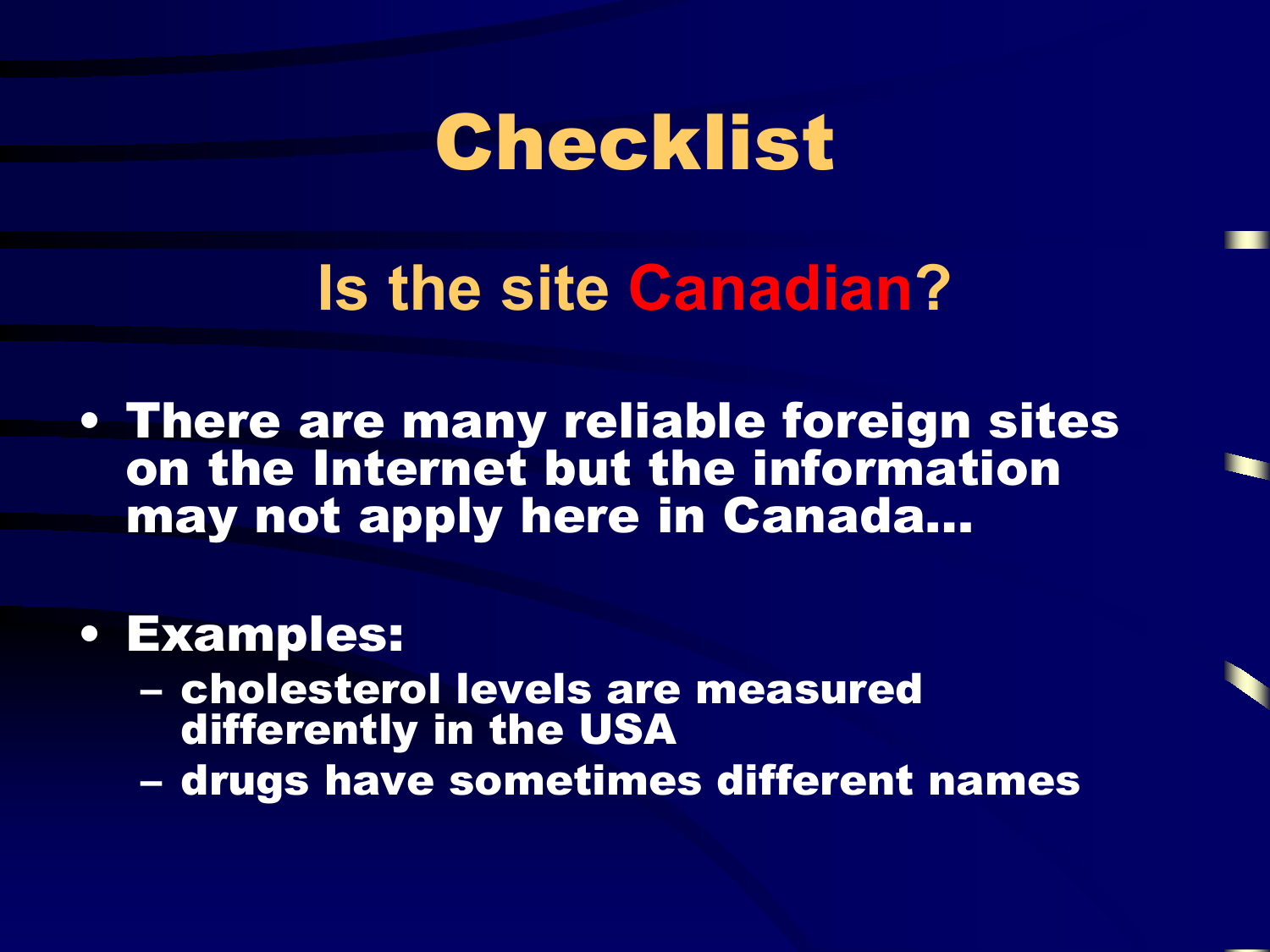#### Last but not least...

ALWAYS consult your health care provider before following any online medical advice